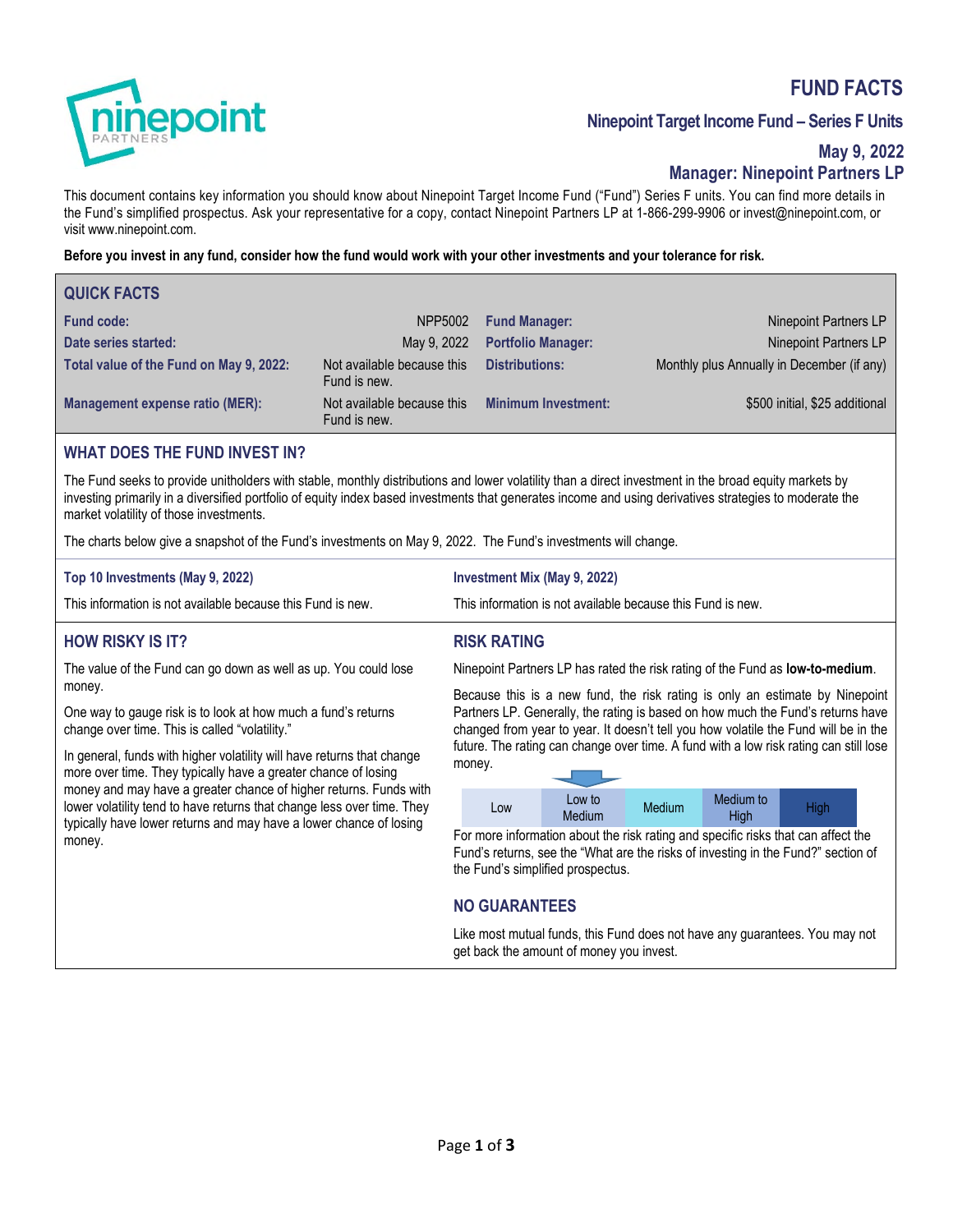### **HOW HAS THE FUND PERFORMED?**

This section tells you how Series F units of the Fund have performed since inception. Returns are after fund expenses have been deducted. These expenses reduce the Fund's returns.

#### **Year-by-year returns**

This information is not available because the Fund is new and has not been distributed under a simplified prospectus for a full calendar year.

#### **Best and worst 3-month returns**

This information is not available because the Fund is new and has not been distributed under a simplified prospectus for a full calendar year.

#### **Average return**

This information is not available because the Fund is new and has not been distributed under a simplified prospectus for 12 consecutive months.

| <b>WHO IS THIS FUND FOR?</b>                                                                                                                                                                                                                                                                                                     | A WORD ABOUT TAX                                                                                                                                                                                                                                                                                                                            |
|----------------------------------------------------------------------------------------------------------------------------------------------------------------------------------------------------------------------------------------------------------------------------------------------------------------------------------|---------------------------------------------------------------------------------------------------------------------------------------------------------------------------------------------------------------------------------------------------------------------------------------------------------------------------------------------|
| The Fund is suitable for those investors seeking stable, monthly<br>distributions, lower volatility than a direct investment in the broad equity<br>markets, and exposure to a diversified portfolio of equity index based<br>investments. The Fund is suitable for investors with a medium to long-<br>term investment horizon. | In general, you'll have to pay income tax on any money you make on a fund.<br>How much you pay depends on the tax laws where you live, the type of earnings<br>(i.e., income or capital gains), and whether or not you hold the Fund in a<br>registered plan such as a Registered Retirement Savings Plan or a Tax-Free<br>Savings Account. |
|                                                                                                                                                                                                                                                                                                                                  | Keep in mind that if you hold your Fund in a non-registered account, fund<br>distributions are included in your taxable income, whether you get them in cash<br>or have them reinvested.                                                                                                                                                    |

### **HOW MUCH DOES IT COST?**

The following tables show the fees and expenses you could pay to buy, own and sell Series F units of the Fund. The fees and expenses – including any commissions – can vary among series of a fund and among funds. Higher commissions can influence representatives to recommend one investment over another. Ask about other series, funds and investments that may be suitable for you at a lower cost.

#### **1. Sales Charges**

There are no sales charges or commissions payable to your representative's firm for Series F units of the Fund.

#### **2. Fund Expenses**

You don't pay these expenses directly. They affect you because they reduce the Fund's returns.

The Fund's expenses are made up of the management fee, operating expenses and trading costs. The series' annual management fee is 0.60% of the series' value. Because this series is new, operating expenses and trading costs are not yet available.

#### **More about the trailing commission**

There is no trailing commission payable to your representative's firm by Ninepoint Partners LP in respect of Series F units of the Fund.

#### **3. Other Fees**

You may have to pay other fees when you buy, hold, sell or switch units of the Fund.

| <b>FEE</b>                            | <b>WHAT YOU PAY</b>                                                                                                                                                                                                                                                                                                                                                          |
|---------------------------------------|------------------------------------------------------------------------------------------------------------------------------------------------------------------------------------------------------------------------------------------------------------------------------------------------------------------------------------------------------------------------------|
| <b>Fee-Based Account</b>              | Series F units of the Fund are only available to investors who have a fee-based account with their representative's firm and<br>whose representative's firm has signed an agreement with Ninepoint Partners LP. You pay a fee to your representative's<br>firm for investment advice and other services.                                                                     |
| <b>Switch Fee / Conversion</b><br>Fee | A fee of 0-2% of the value of the units you wish to switch or reclassify may be charged by your representative's firm, as<br>negotiated with your representative.                                                                                                                                                                                                            |
| <b>Short-Term Trading Fee</b>         | Ninepoint Partners LP may impose a short-term trading fee payable by the unitholder to the Fund of up to 1.5% of the<br>aggregate net asset value of the units redeemed if such units are redeemed within 20 days of purchase or switch. For<br>purposes of this short-term trading fee, units will be considered to be redeemed on a first-in first-out basis. If Ninepoint |